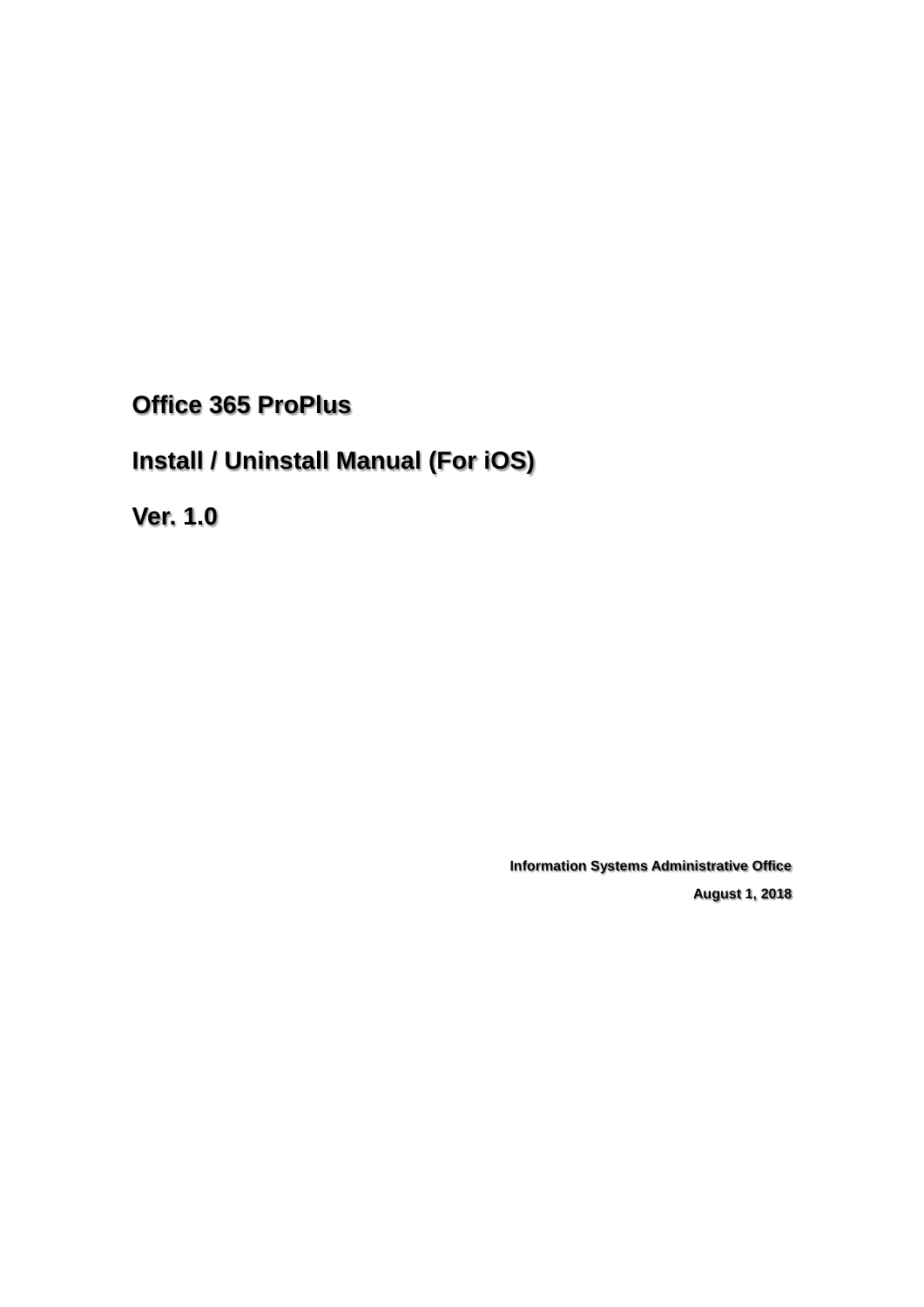## **CONTENTS**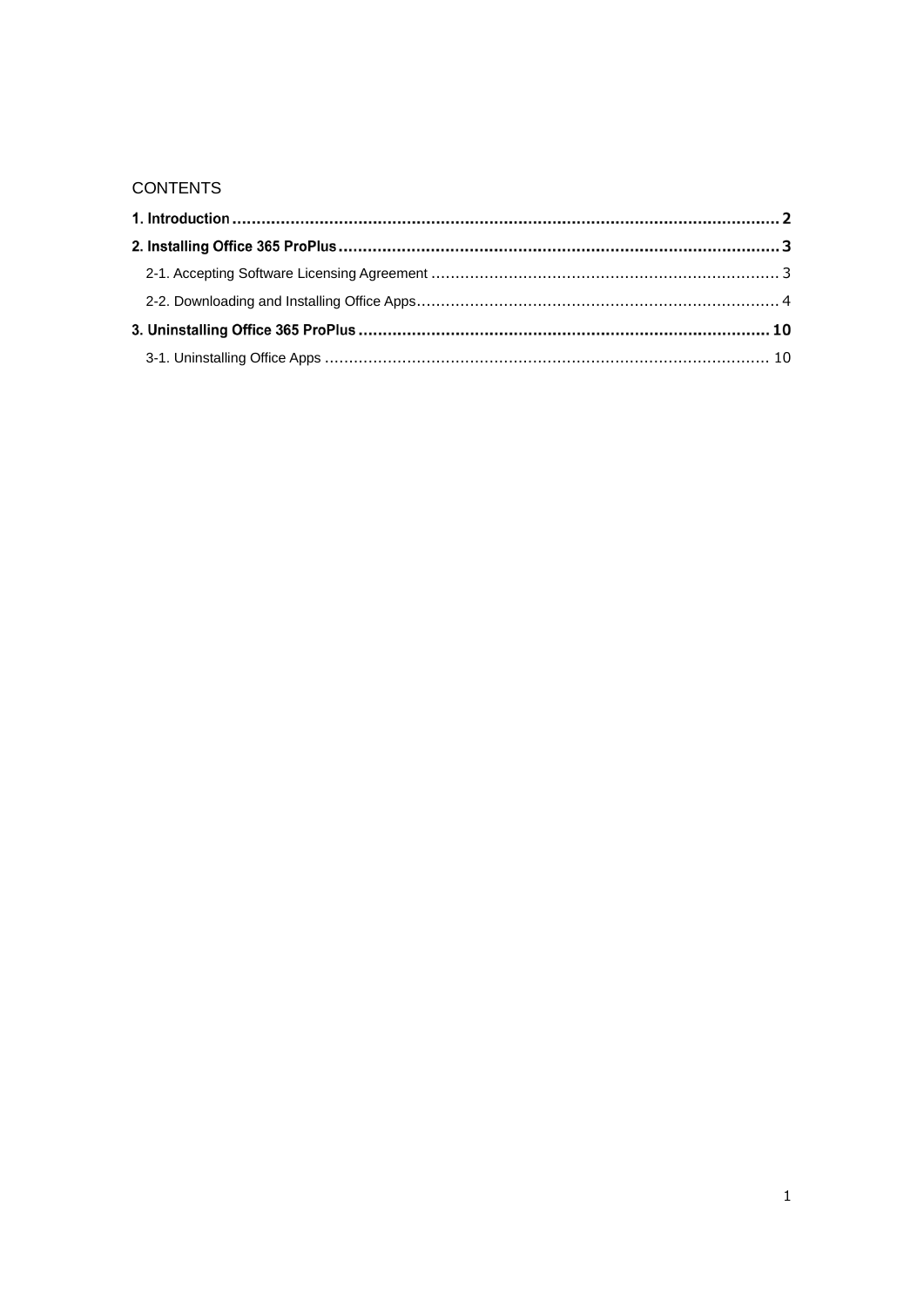## **1. Introduction**

#### **About Office 365 ProPlus**

The web interface for Office 365 can be used as a way to distribute and for license activation for the latest Office products, for which installation onto PCs owned by currently enrolled students, as well as onto the home PCs of faculty and staff is permitted.

■ Each individual account is permitted installations onto 5 PCs (or Macs), 5 tablets, and 5 smartphones.

■ Installation onto a PC, tablet or smartphone owned by another individual is a violation of the licensing agreement, and so is prohibited.

■ License activation recurs every 30 days, so a regular connection to the internet is required.

### **Eligible Users**

■ Students, faculty and staff who belong to APU.

#### **Eligibility Period**

- The period the user has Eligible User status.
- Students who graduate, faculty and staff who move on from their positions, or other such individuals will lose their eligibility as users.

#### **Other**

■ A feature of Office 365 is that it is cloud-based; accordingly, the settings interface may be altered by Microsoft.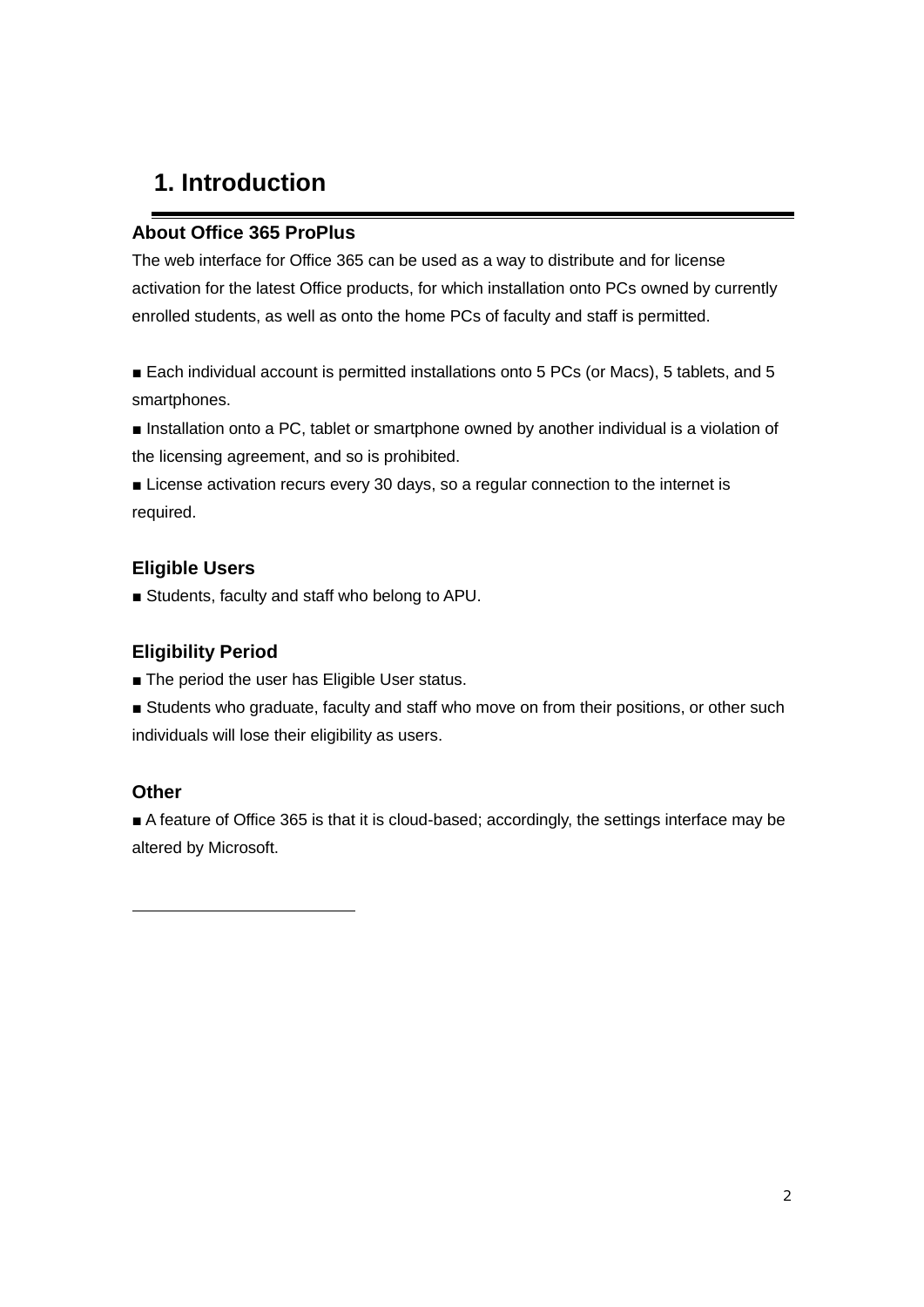# **2. Installing Office 365 ProPlus**

## <span id="page-3-0"></span>**2-1. Accepting Software Licensing Agreement**

(1) Launch your browser and go to the Office 365 site at https://portal.office.com/. Next, input [your email address], and click [Sign in] to display the Ritsumeikan "Sign-in" page.

Be sure to click on items to be observed for installing Office products outlined in red below, and to review the content of "Items to be Observed for Installing Office Products" and the "Software Licensing Agreement" on the columns page.

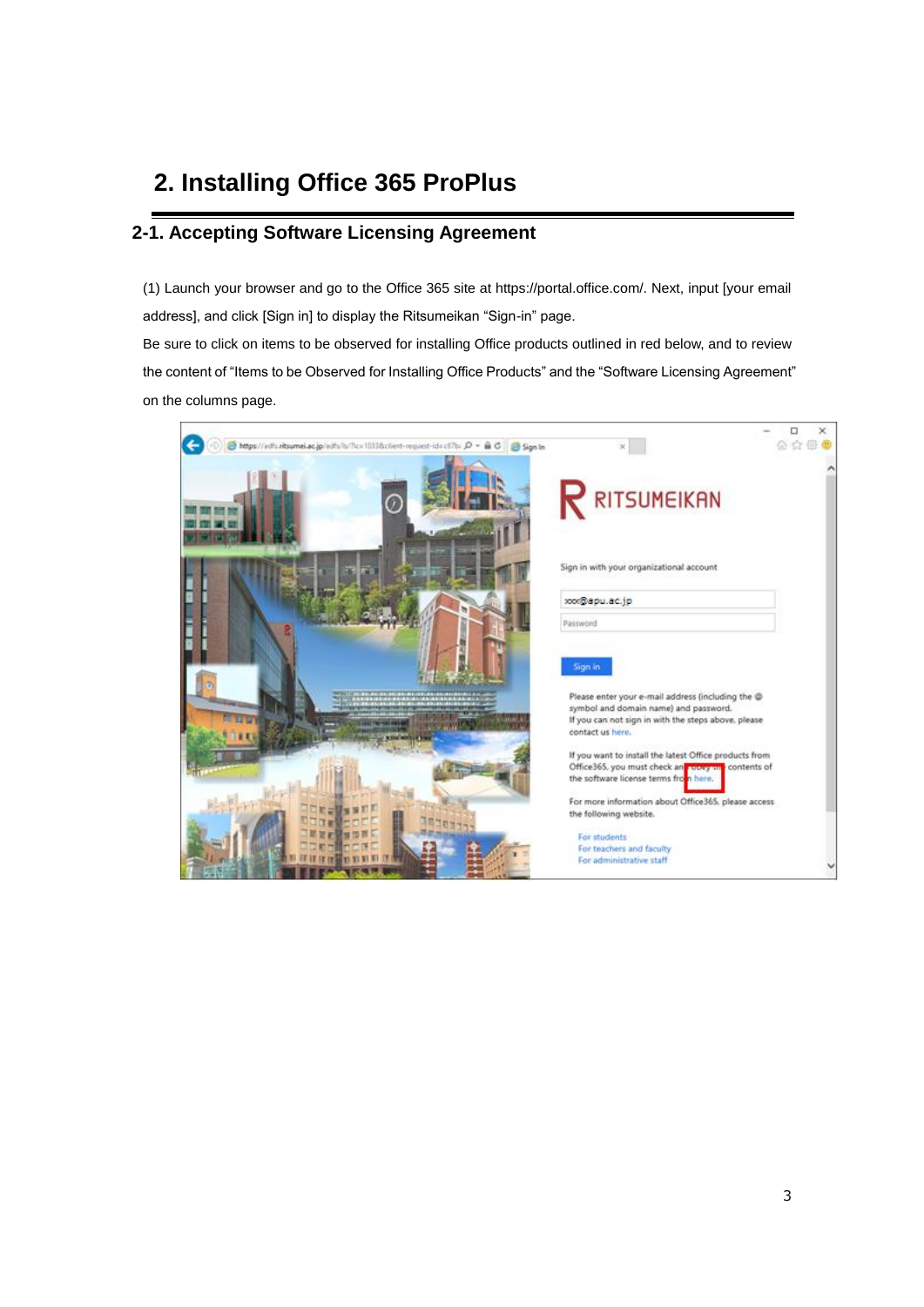## <span id="page-4-0"></span>**2-2. Downloading and Installing Office Apps**

(1) After reviewing the content of the Software Licensing Agreement, enter your [password] and click [Sign in].

| pp://adfs.nitsumei.ac.jp/adfs/ts/?ic=1033&client-request-ideot/7b- $D = \bar{m} C$   Sign.ln | × I                                      | $_{\times}$<br>命☆母● |
|----------------------------------------------------------------------------------------------|------------------------------------------|---------------------|
|                                                                                              | <b>RITSUMEIKAN</b>                       |                     |
|                                                                                              | Sign in with your organizational account |                     |
|                                                                                              | xxx@apu.ac.jp                            |                     |
|                                                                                              |                                          |                     |
|                                                                                              | Sign in                                  |                     |

(2) Select [Install Office apps] on the screen.

|             |              |      | <b>△</b> office.com |                                           | $\mathfrak{C}$ |                            |  |
|-------------|--------------|------|---------------------|-------------------------------------------|----------------|----------------------------|--|
|             |              |      |                     |                                           | ₩<br>۵         | 慾                          |  |
|             | Good morning |      |                     | Search apps, documents, people, and sites |                |                            |  |
| Apps        |              |      |                     |                                           |                | <b>Install Office apps</b> |  |
| $\bullet$ z |              | w≣   | x ≣                 | P∃                                        |                | <b>N</b>                   |  |
| Outlook     | OneDrive     | Word | Excel               | PowerPoint                                |                | OneNote                    |  |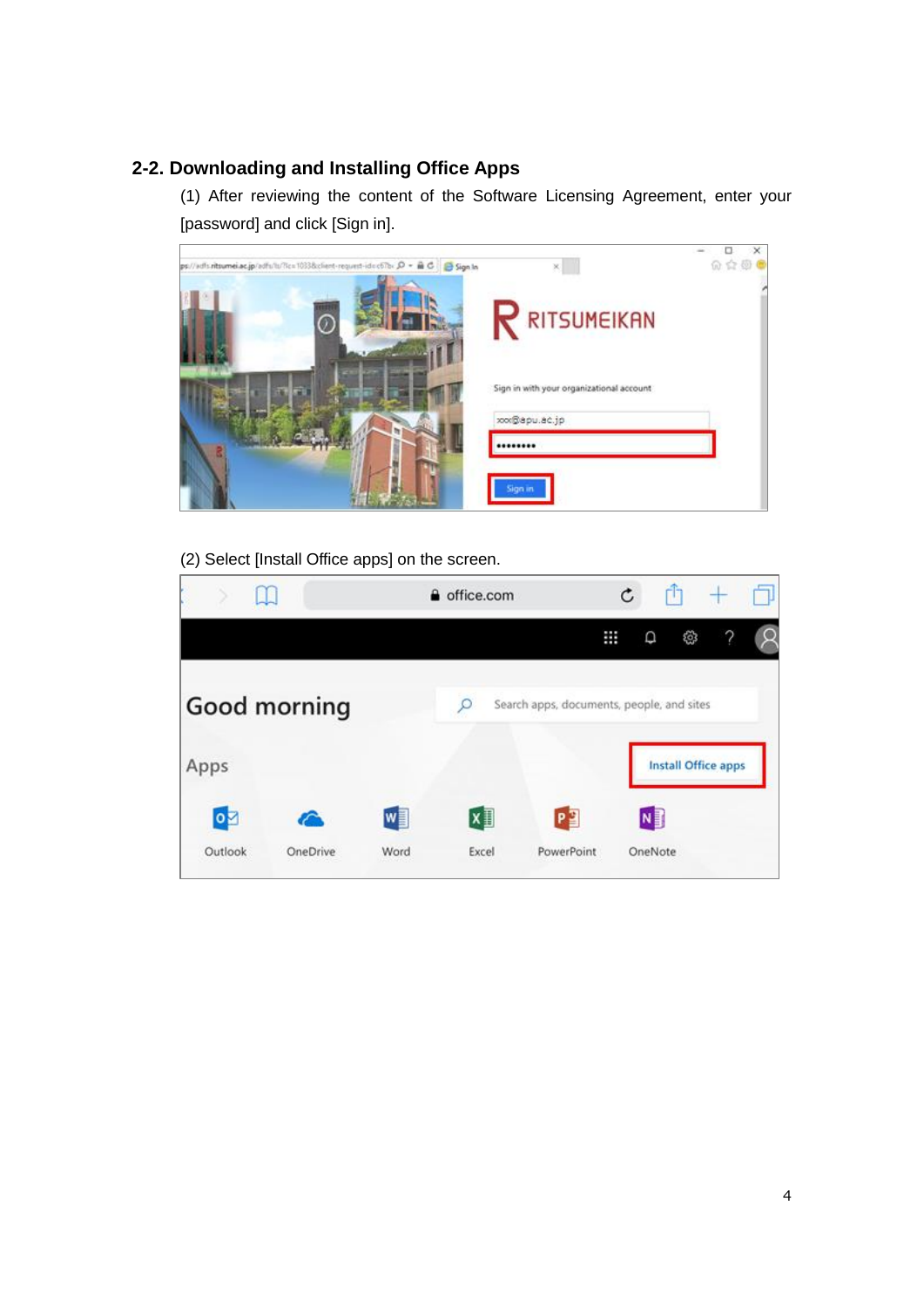### (3) Select the apps you want to install.

NOTE: In the example WORD is being selected.

| Microsoft |                                                         |                        |                                                                                                                                                                                                                                                            |                       |  |
|-----------|---------------------------------------------------------|------------------------|------------------------------------------------------------------------------------------------------------------------------------------------------------------------------------------------------------------------------------------------------------|-----------------------|--|
| Office    | Products v                                              | Resources              | CHAT WITH SALES >                                                                                                                                                                                                                                          | <b>BUY OFFICE 365</b> |  |
|           |                                                         |                        |                                                                                                                                                                                                                                                            |                       |  |
|           | Get Office for iOS                                      |                        |                                                                                                                                                                                                                                                            |                       |  |
|           | iPad®, and iPad Pro®.1                                  |                        | Productivity on the go just got easier. The Microsoft Office Mobile apps have the familiar<br>look and feel of Office with an intuitive touch experience designed for your iPhone®,                                                                        |                       |  |
| ۰         | View, edit, and create documents on the go.             |                        |                                                                                                                                                                                                                                                            |                       |  |
| ۰<br>۰    |                                                         |                        | Get quick access to your documents in the cloud whenever you need them.<br>Your Office documents maintain the same formatting across your PC and mobile devices.<br>Easily share your documents with others by just emailing an attachment or a hyperlink. |                       |  |
|           | Enter your phone number and we'll send a download link. |                        |                                                                                                                                                                                                                                                            |                       |  |
|           | Enter your email address                                | Send                   |                                                                                                                                                                                                                                                            |                       |  |
|           | How your phone number or email is used $\bigcirc$       |                        |                                                                                                                                                                                                                                                            |                       |  |
| Word      | Excel                                                   | P PowerPoint 0 Outlook | N OneNote                                                                                                                                                                                                                                                  |                       |  |
|           |                                                         |                        |                                                                                                                                                                                                                                                            |                       |  |
|           |                                                         |                        |                                                                                                                                                                                                                                                            |                       |  |

#### (4) Tap [Open].

| Open this page in "App Store"? |             |  |
|--------------------------------|-------------|--|
|                                | Cancel Open |  |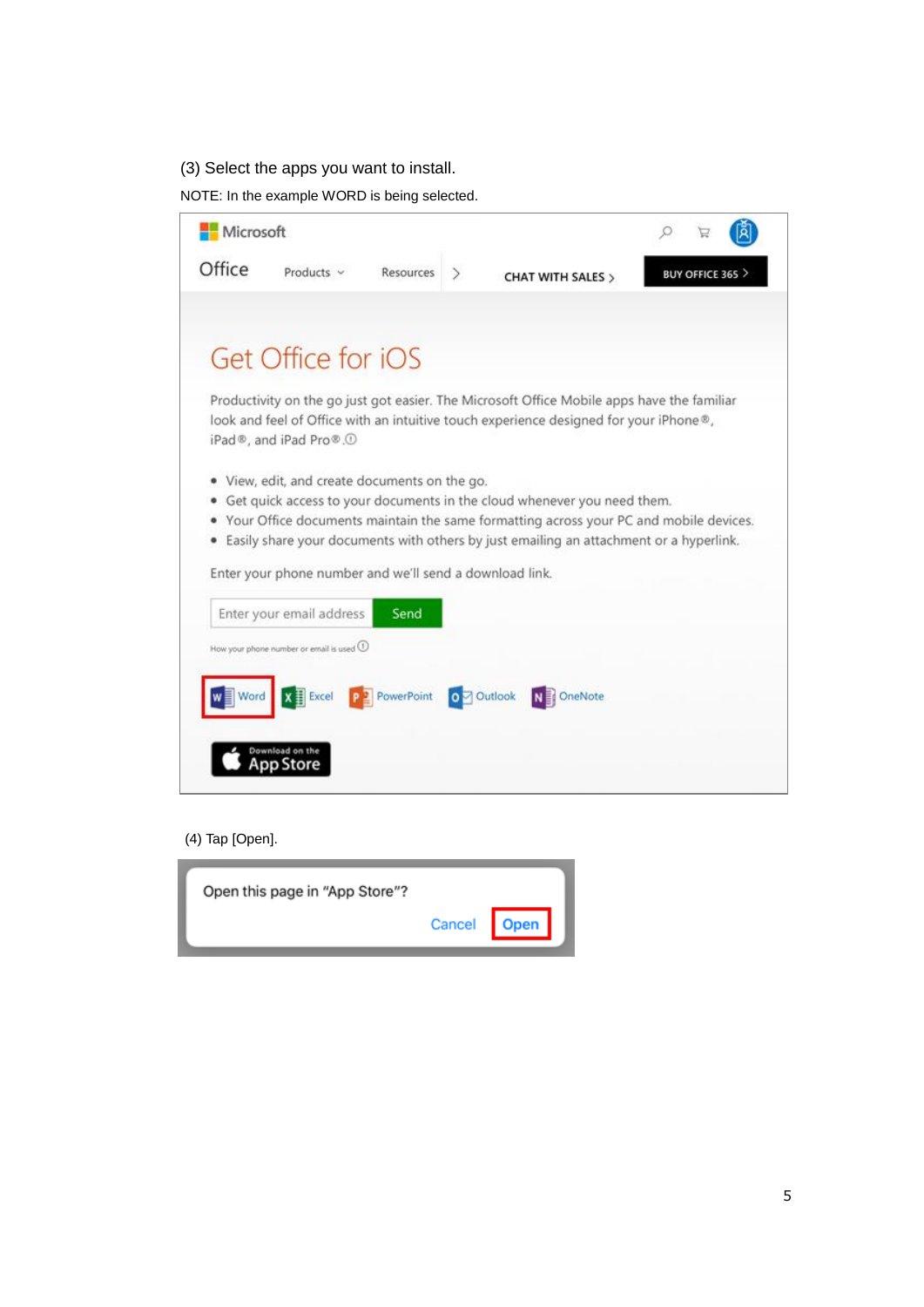(5) Tap [Get], then tap [Install].

NOTE: Depending on your usage environment, you may be prompted to enter your AppStore ID and password, in which case please enter your Apple ID and password (you will not be charged for the installation).



#### (6) Wait until the installation is complete.

|     |      |        | œ   | US. | 111 | τ  | A        | Rı                                                              | ø  | 48        | D  | œ                       | z     |    | o   | L. | 17. | ХW | Ð  | 37 | ω  |
|-----|------|--------|-----|-----|-----|----|----------|-----------------------------------------------------------------|----|-----------|----|-------------------------|-------|----|-----|----|-----|----|----|----|----|
| E   | D    | -2     | 方   | 毒   | Ð   | Đ  | B        |                                                                 |    |           |    |                         | Θ     | s  | Ð   | ÷  | a   | W. | 泥  | 莊  | D  |
| ю   | 115° | œ      | 35  | q,  | ÷.  | 瑶  | O.       |                                                                 |    |           |    | Word                    | k     | ā  | piy | 8  | o   | c  | o  | Ŧ. | 16 |
| 医   |      | ۰      | m   |     | Ð   | R) | 푶        | 18                                                              |    | <b>UD</b> |    |                         | ₽     |    |     | 凉  | AУ  | 9  | B  | 涯  | ø  |
| ß.  | Δ    | $\Box$ | в   | 30  | ÷   | 56 | $\sigma$ | 42                                                              | ū. | Ÿ3        | ž. | Σ                       | ×     | c, | ×   | 3  | ÷.  | ø  | m  | 8  | Δ  |
| 17  | Ð    | o      | в   | Ø.  | th. | ъ  | ×        | Æ.                                                              | a  | 诌         | o  | $\mathbb{C} \mathbb{C}$ | ×     | ×  | ٥   | z. | 27  | w  | ø  | 32 | ø  |
| IB. |      |        | -25 | m.  | Ð.  | Ŧ. | 81       | ×                                                               | Ш  | ಜ         | ŲΕ | C/                      | E     | в  | Ð   |    | ø.  | 92 | X. | 韭  | D  |
|     |      |        |     |     |     |    |          | <b>Microsoft Word</b><br>Microsoft Corporation<br>4.5 ★ ★ ★ ★ ☆ |    |           |    |                         | $*2$  |    |     | 4+ |     |    |    |    |    |
|     |      |        |     |     |     |    |          | 43.7K作の評価                                                       |    |           |    |                         | 仕事的事化 |    |     | 北部 |     |    |    |    |    |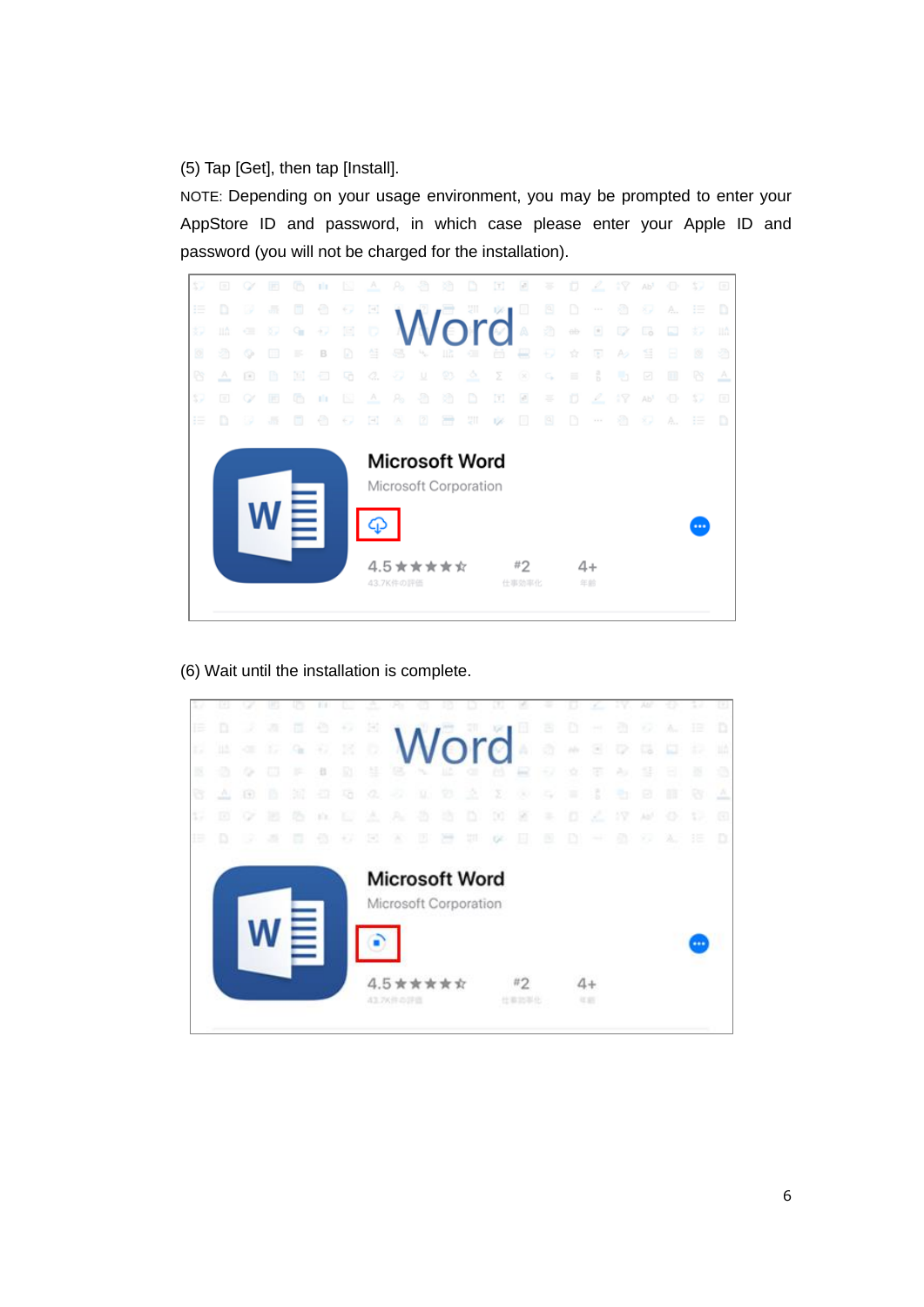|    |     |                    |    |     |         |    | ÷.                                    |                                                                                                |   |     |    | œ            | 國                    |    |     |               |        | Ab)             |                             |    |     |
|----|-----|--------------------|----|-----|---------|----|---------------------------------------|------------------------------------------------------------------------------------------------|---|-----|----|--------------|----------------------|----|-----|---------------|--------|-----------------|-----------------------------|----|-----|
| E  |     | 15                 | л  | ▣   | e       | Đ. | $\begin{bmatrix} \pm 1 \end{bmatrix}$ |                                                                                                |   |     |    |              | w                    | Đ  | D   | $\sim 1.1$    | ø      | w               | A.                          | 狂  | D.  |
| Đ  | ut. | $\alpha$           | 52 | q,  | $-12$   | 圃  | 15.                                   |                                                                                                |   |     |    | Word         | $\sqrt{3}$           | a  | nb- | 0             | v      | 局               | <b>Ind</b>                  | T) | Пà: |
| 岌  | ÷.  | $\circ$            | m  | ĸ   | B       | B. | 缝                                     | -8                                                                                             |   | 脇   |    |              | 2                    |    | ÷   | 冟             | $\sim$ | 写               | a                           | 豈  | ā   |
| e  | a.  | $\Xi$              | Đ. | 101 | ā.      | 砧  | œ.                                    | Ð                                                                                              | ü | 纺   | 2  | Σ            | ×                    | c, | Ξ   | ř.            | 6      | 砲               | 亜                           | 16 | A.  |
| Y) | 田   | $\scriptstyle\sim$ | 田  | œ.  | K1      | B. | w                                     | A.                                                                                             | a | ia. | Ð  | 閲            | 8                    | ٠  | Đ   | L             | 19     | Ab <sup>n</sup> | 관                           | 32 | 囪   |
| E  | D   | $\mathcal{L}$      | 各  | 围   | $\odot$ | Đ. | 围                                     | A.                                                                                             | 団 | a   | 정대 | $1/\epsilon$ | ▣                    | 윧  | æ   | <b>County</b> | Ð      | 获               | $\mathcal{A}_{\alpha\beta}$ | 淮  | D.  |
|    |     |                    |    |     |         |    |                                       | <b>Microsoft Word</b><br>Microsoft Corporation<br><b>OPEN</b><br>4.7 ★ ★ ★ ★ ★<br>226K Ratings |   |     |    |              | $*2$<br>Productivity |    |     | $4+$<br>Age.  |        |                 |                             |    |     |

(7) Once the installation is complete, tap [OPEN].

(8) Tap [Get Started].

NOTE: Depending on your usage environment, you may be prompted to sign in here.

| Office 365<br>Use Word on the Go<br>Sign in with your Microsoft account or the work or school account<br>you use to access Office 365 |
|---------------------------------------------------------------------------------------------------------------------------------------|
| <b>Get Started</b>                                                                                                                    |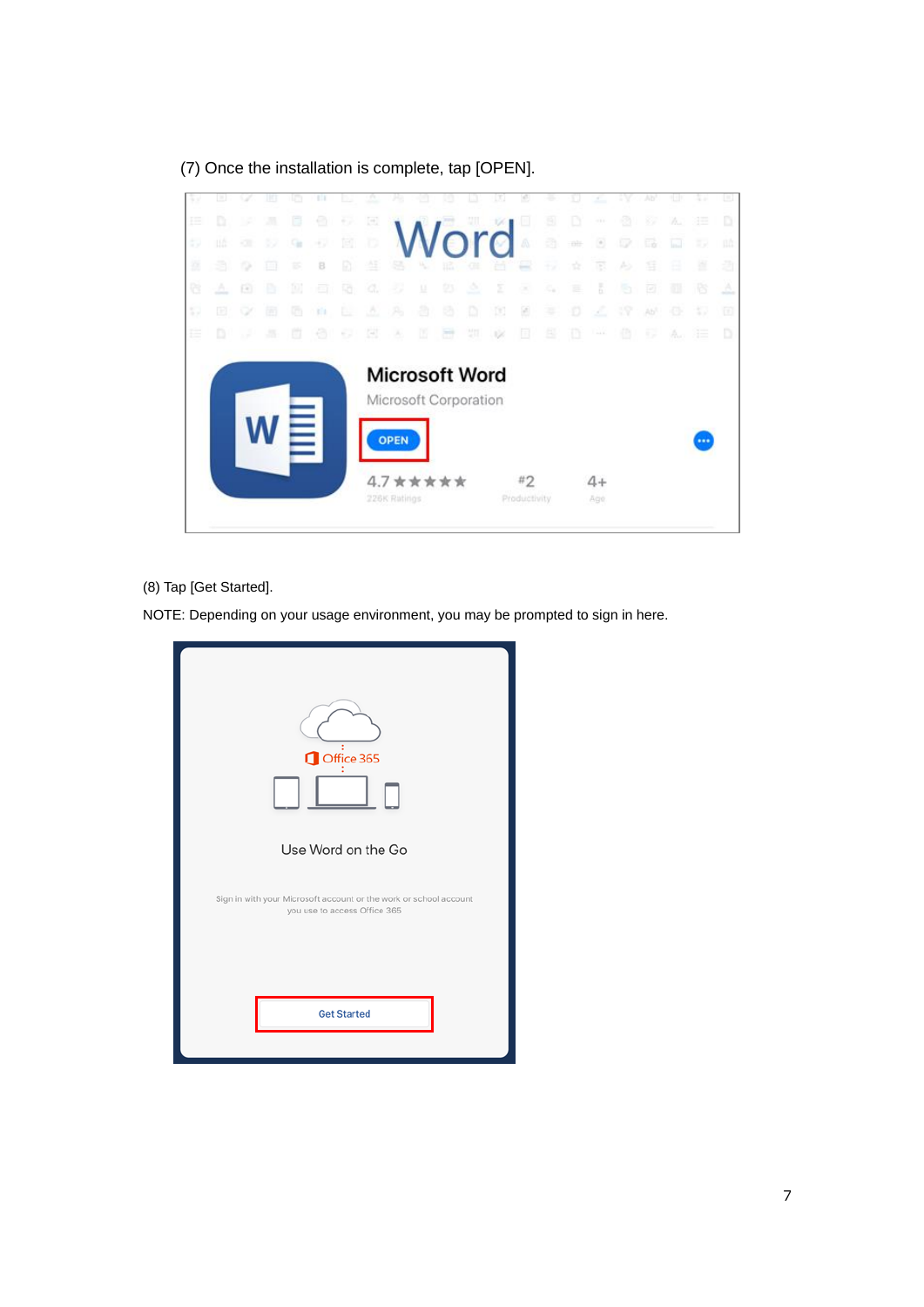(9) Tap the option you wish.



(10) Tap [Not Now>].

| Don't Miss Anything                                                      |
|--------------------------------------------------------------------------|
| Get notified when someone shares a document or<br>collaborates with you. |
| <b>Turn on Notifications</b>                                             |
| Not Now >                                                                |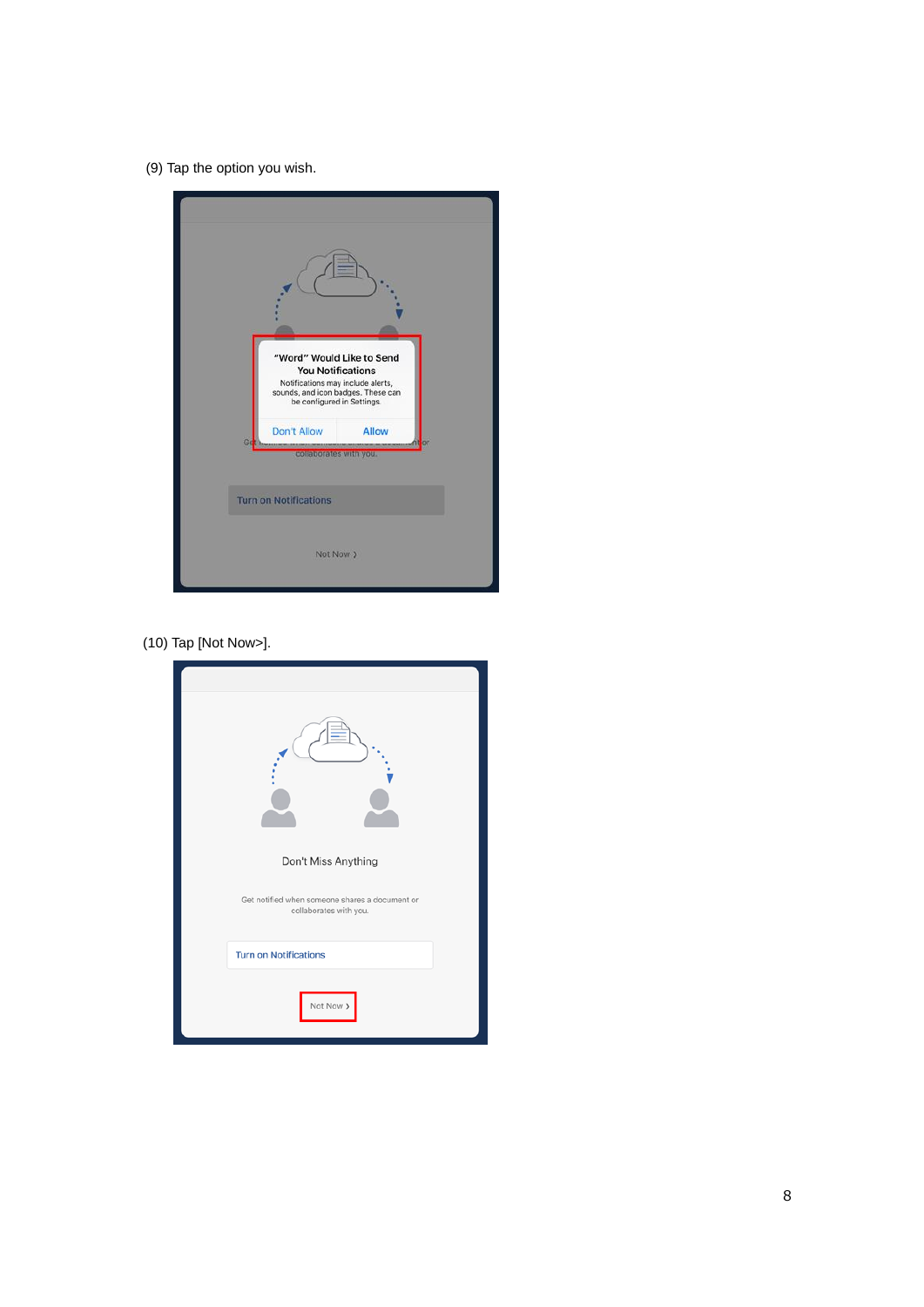(11) As the "You're All Set" screen will display, tap [Create and Edit Documents].

| You're All Set                                                                             |
|--------------------------------------------------------------------------------------------|
| You're now ready to use all of the benefits included with<br>your Office 365 subscription. |
| <b>Create and Edit Documents</b><br>wE                                                     |
|                                                                                            |
|                                                                                            |
|                                                                                            |

(12) WORD will launch. This completes the installation process for the app.

| User name                           |                                                                                                                                                                                                            | $\bigodot$                                                                     | <b>Saturday</b><br>a Term entrancement<br>A Worth consideration is a projection<br>becomes the start director struggling for<br>in terms on order that the collection of |
|-------------------------------------|------------------------------------------------------------------------------------------------------------------------------------------------------------------------------------------------------------|--------------------------------------------------------------------------------|--------------------------------------------------------------------------------------------------------------------------------------------------------------------------|
| o,<br><b>New</b>                    |                                                                                                                                                                                                            | Take a<br>tour                                                                 |                                                                                                                                                                          |
| $\left(\mathsf{D}\right)$<br>Recent | Blank document                                                                                                                                                                                             | Welcome to Word                                                                | <b>Take Notes</b>                                                                                                                                                        |
| ೨್ಲ<br>Shared                       | Mode a DA<br>I to sit in the representation<br>1. In Just code is due to serve to be real accounting<br>principals do announce and device play by the charitant<br>÷<br>form we object that of an analysis | Title<br><b>Financing 1</b><br><b>HAN</b><br><b>Children Corp. Corp. Corp.</b> | $\sim$<br>1ma<br>Linker<br><b>Carried</b><br>1 kmm                                                                                                                       |
| Open                                | Make a List                                                                                                                                                                                                | Write a Journal                                                                | Create an Outline                                                                                                                                                        |
|                                     |                                                                                                                                                                                                            | <b>LEATHER MADE:</b>                                                           |                                                                                                                                                                          |

**The uninstall procedures for various installed Office apps follow below. Do not perform unless carrying out an uninstall.**